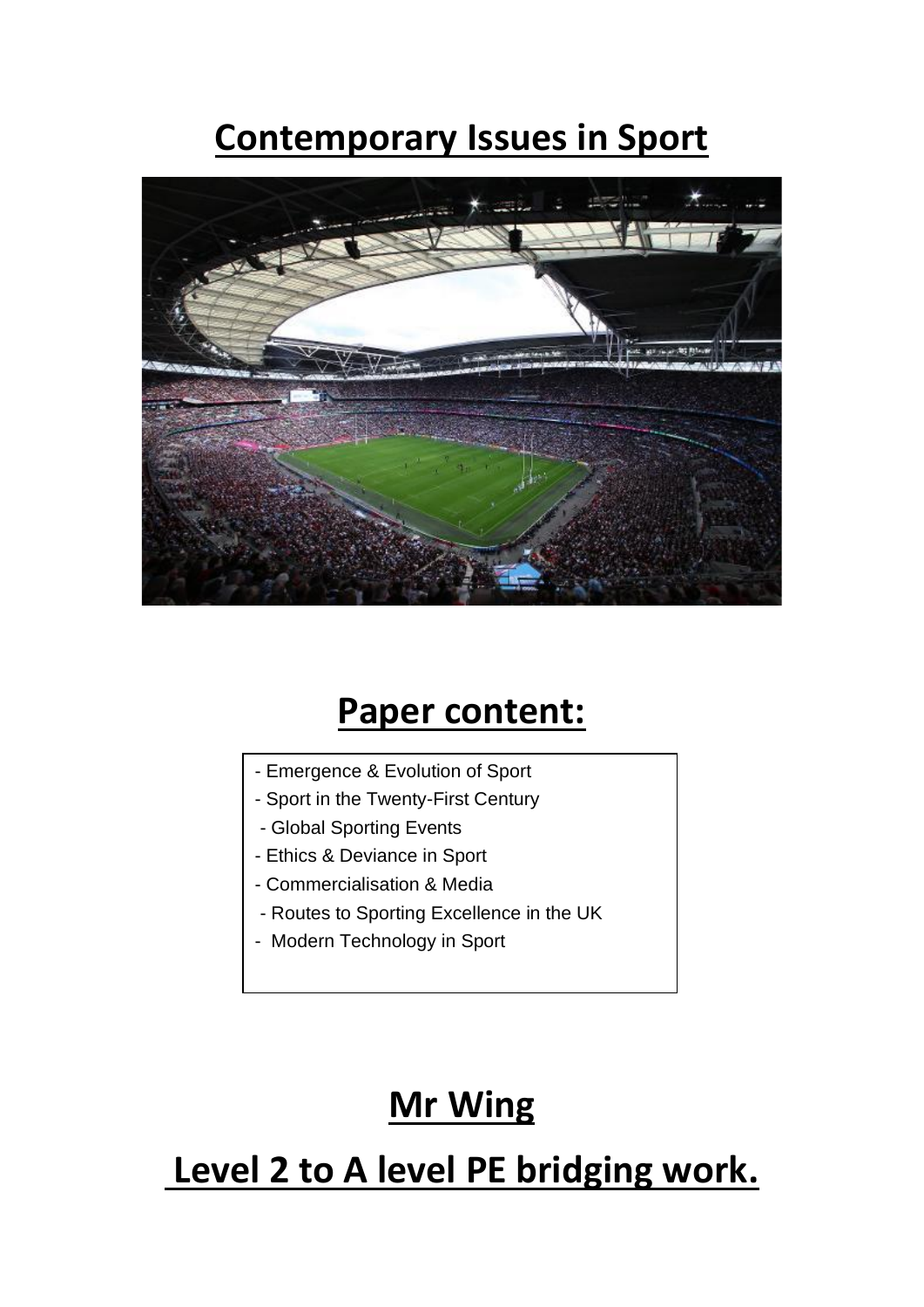#### **Task 1**

Research the methods of improving performance and complete the table below.

|                              | Intended purpose | Possible physical<br>or psychological<br>side effects | Athlete case study of<br>who has been<br>caught, why they<br>took it and when. |
|------------------------------|------------------|-------------------------------------------------------|--------------------------------------------------------------------------------|
| Anabolic steroids            |                  |                                                       |                                                                                |
| Erythropoietin (EPO)         |                  |                                                       |                                                                                |
| Human Growth Hormone<br>(HG) |                  |                                                       |                                                                                |
| <b>Blood doping</b>          |                  |                                                       |                                                                                |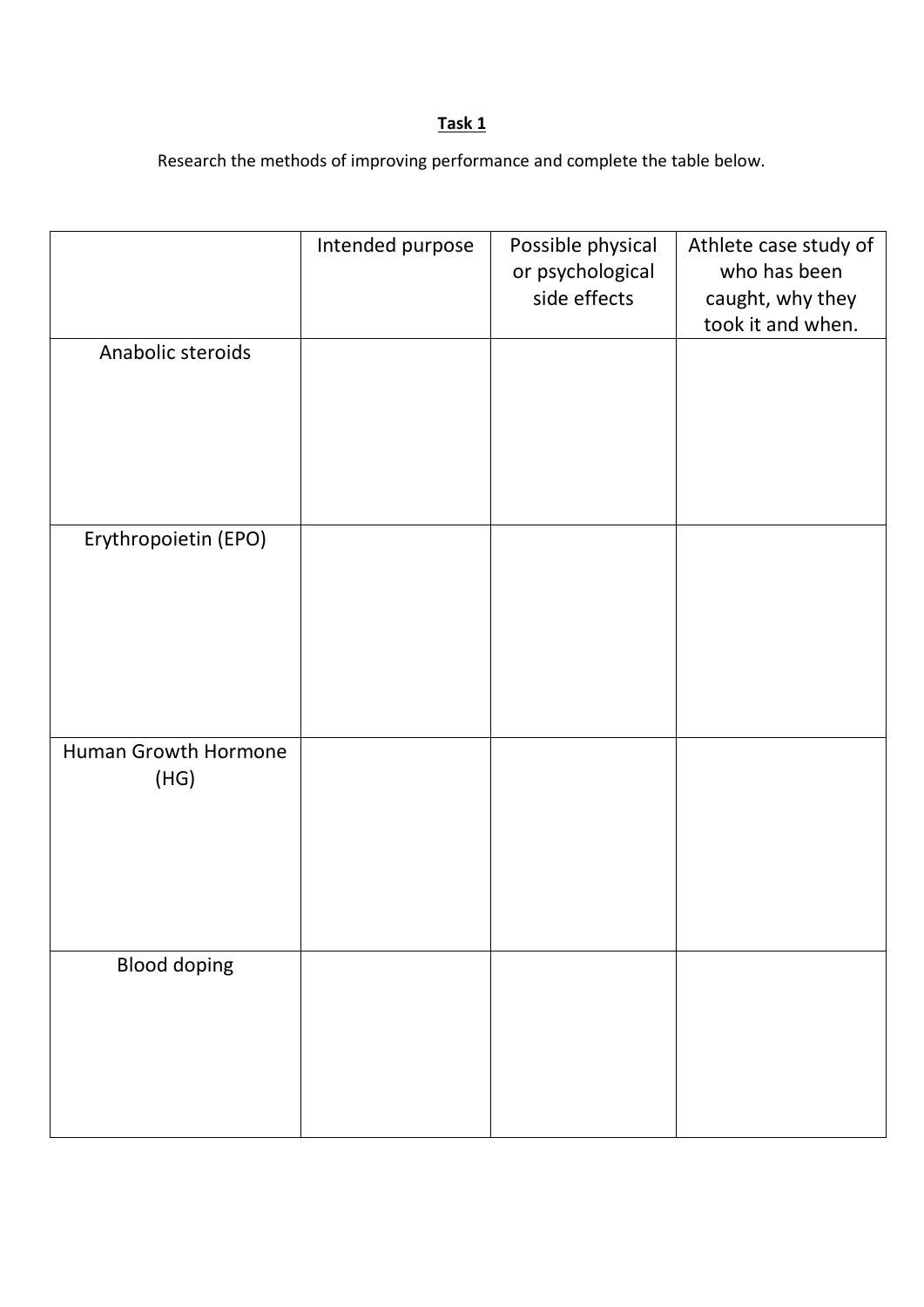Whilst there are many physical and psychological impacts of taking illegally enhancing performance there are also many wider impacts on both the athlete and on wider sport. Complete your own research to identify what these wider impacts might be and complete the table below.

| Consequences of illegally enhancing<br>performance on the performer (none<br>physical/psychological) | Consequences of illegally enhancing<br>performance on sport. |  |
|------------------------------------------------------------------------------------------------------|--------------------------------------------------------------|--|
|                                                                                                      |                                                              |  |
|                                                                                                      |                                                              |  |
|                                                                                                      |                                                              |  |
|                                                                                                      |                                                              |  |
|                                                                                                      |                                                              |  |
|                                                                                                      |                                                              |  |

There are many different examples of athletes who have taken performance enhancing drugs in the past. If you have access to Netflix there is currently a fantastic film currently on there called "Icarus" which is definitely worth watching (age rated 15). <https://www.netflix.com/gb/title/80168079>

Research and identify who is responsible for identifying what is an "illegal" performance enhancing drug in sport and identify who and how this is then enforced and monitored.